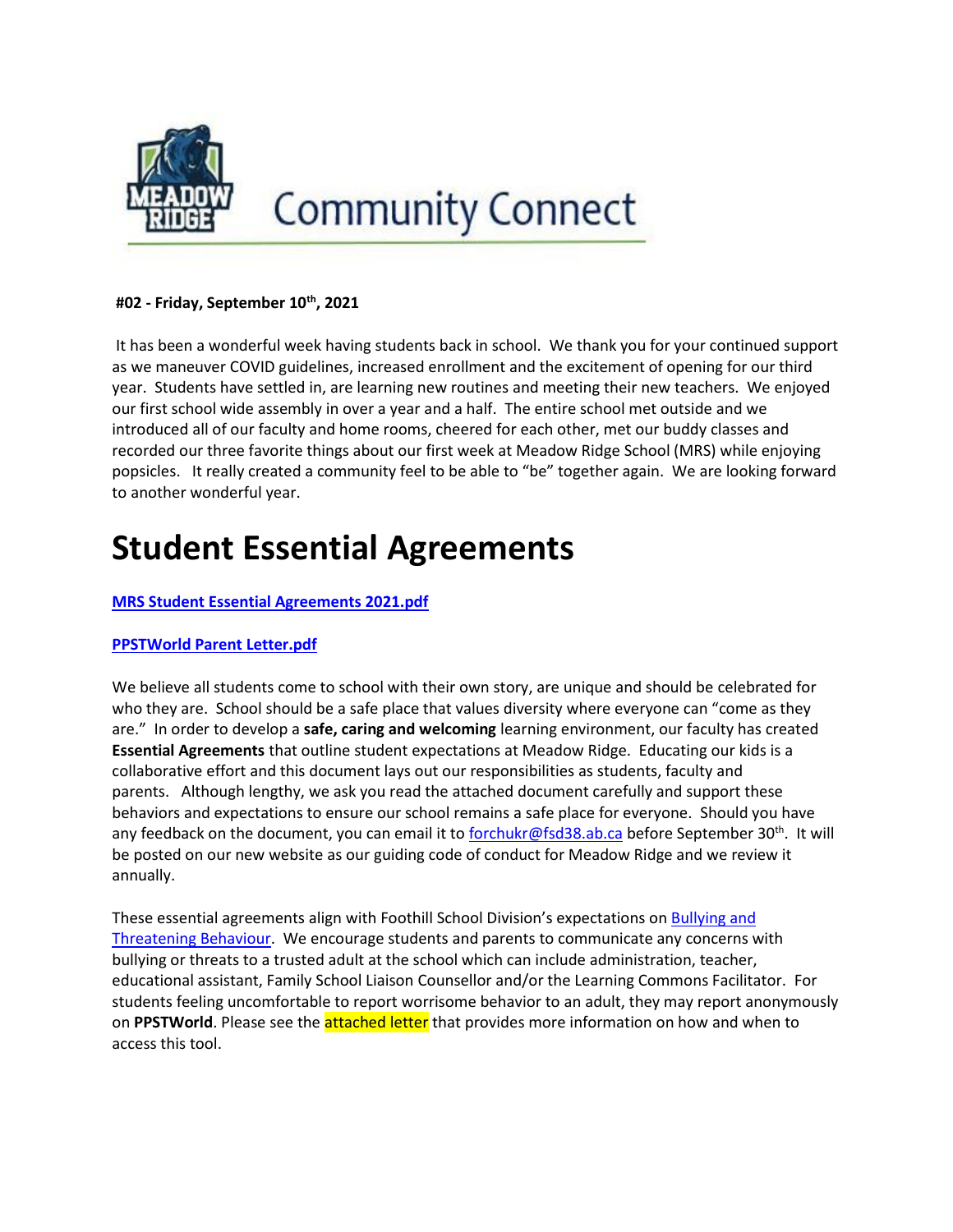# **Grizzly Gear**

#### **[Fall 2021 Grizzly Gear Flyer.pdf](http://track.spe.schoolmessenger.com/f/a/j5DIZM4cM_xoejUyw59Iow~~/AAAAAQA~/RgRjHRfxP0R0aHR0cHM6Ly9tc2cuc2Nob29sbWVzc2VuZ2VyLmNhL20vP3M9RGU5ZjdDemFsTlEmbWFsPTI1ZTZiN2RjZGY2NTE0OGJlMzc2MTg0NjcwZDljZjZkYmMxNDA0OWRmMWI0ZjIxYTIyZTY2N2YyNjViNjllZmVXB3NjaG9vbG1CCmE4ceQ7YeOLwHlSEnNrZWV0YkBmc2QzOC5hYi5jYVgEAAAAAg~~)**

You can now order Grizzly Gear for this new school year on our online store which will **close on Sunday, September 26th at 11:59 pm**. Orders **will be delivered to the school in 4-5 weeks after the closing date.**

You can now purchase your items online in 3 easy steps:

1. Scan the QR code on the attached flyer or go online to **[https://meadowridgefall2020.itemorder.com](http://track.spe.schoolmessenger.com/f/a/qWEflvxQx3Y9A2ATZw8_AQ~~/AAAAAQA~/RgRjHRfxP0QqaHR0cHM6Ly9tZWFkb3dyaWRnZWZhbGwyMDIwLml0ZW1vcmRlci5jb20vVwdzY2hvb2xtQgphOHHkO2Hji8B5UhJza2VldGJAZnNkMzguYWIuY2FYBAAAAAI~)**

2. Choose your items and add them to your cart

3. Securely checkout with your credit card Online Store Deadline: **Sunday, September 26th (11:59pm MDT)**

### **School Fees Update**

Once all fees are entered, Maplewood Parent Accounts will be created and each parent will receive an email notification with a username and temporary password.

You'll then need to create a new password. This will occur within the next week or so

# **Upcoming Dates**

Wednesday, Sept.  $15<sup>th</sup>$  – Fire Drill Practice

Thursday, Sept. 16th – School Council/Fundraising Society Meeting @ 6 pm (in school and online)

Friday, Sept. 17th – Professional Learning Day: NO SCHOOL

Monday Sept.  $20^{th}$  – Life Touch Photos - Kindergarten to Grade 5

**\*NOTE: This day may be rescheduled as we are a polling station for Elections Canada. If so, we will notify parents of the alternate date.**

Monday, Sept.  $20^{th}$  – Federal Election (MRS is a polling station)

Tuesday, Sept.  $21^{st}$  – Life Touch Photos – Kindergarten & Grades 6 to 9

Friday, Sept. 24<sup>th</sup> – Lock Down Drill